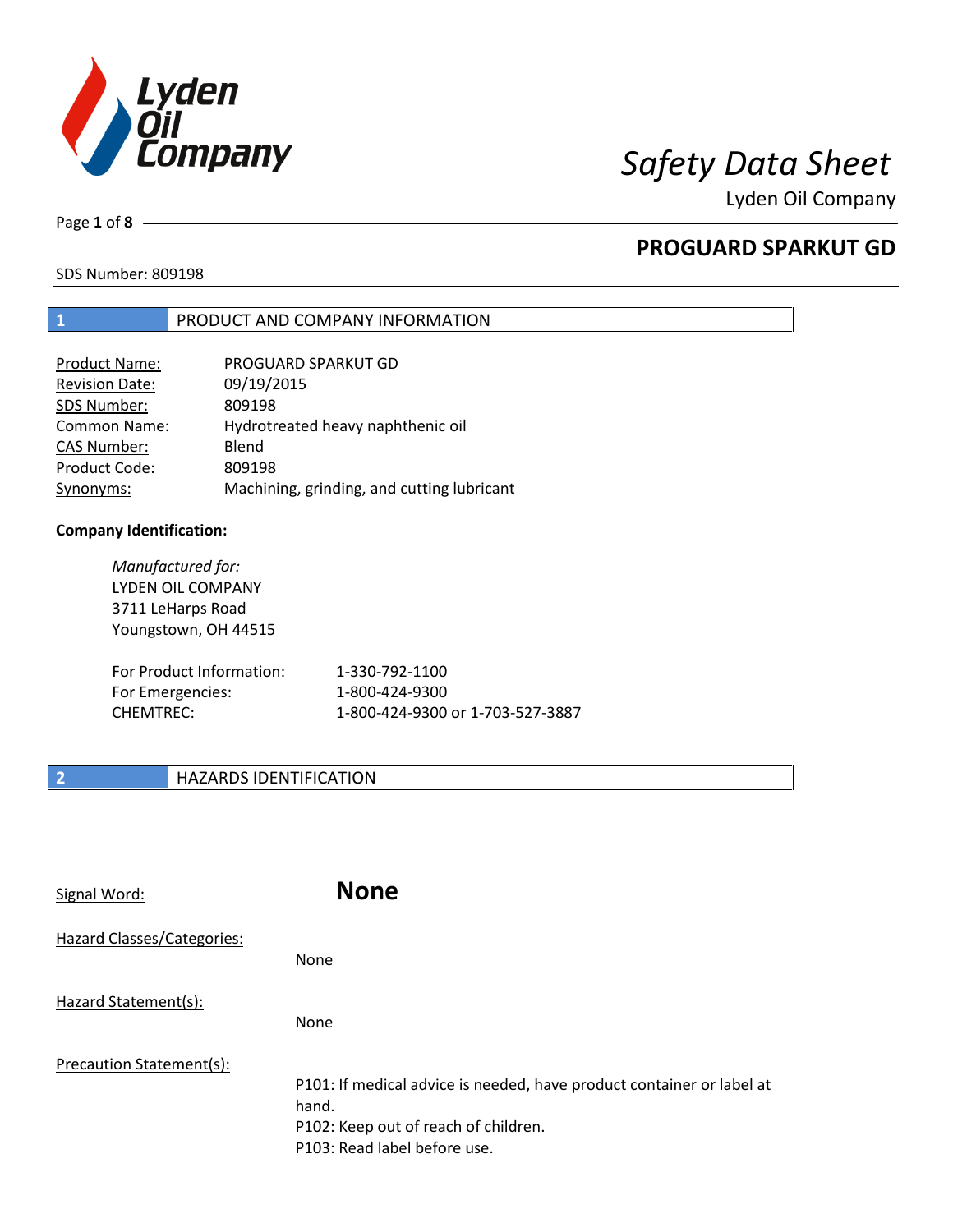

Page **2** of **8**

# **PROGUARD SPARKUT GD**

SDS Number: 809198

Other Hazard Statement(s):

-NFPA Ratings:  $Health = 1$  $Fire = 1$ Reactivity  $= 0$ 

## **3** COMPOSITION / INFORMATION ON INGREDIENTS

Ingredients:

*Mixture of the substances listed below with nonhazardous additions.*

| <b>Chemical Name</b>                                   | <b>CAS Number</b> | Percentage |
|--------------------------------------------------------|-------------------|------------|
| Distillates (petroleum), hydrotreated heavy naphthenic | 64742-52-5        | >90        |

*\*Any concentration shown as a range is to protect confidentiality or is due to batch variation.*

| 74 | $\blacksquare$<br>w<br>AID IVIEASUNES |
|----|---------------------------------------|
|    |                                       |

### Description of First Aid Measures:

| Inhalation:   |                                                                                                                                                                                                                                                                                                            |
|---------------|------------------------------------------------------------------------------------------------------------------------------------------------------------------------------------------------------------------------------------------------------------------------------------------------------------|
|               | Remove victim to fresh air and keep at rest in a position comfortable<br>for breathing. If the victim has difficulty breathing or tightness of the<br>chest, is dizzy, vomiting or unresponsive, give oxygen with rescue<br>breathing or CPR as required and transport to the nearest medical<br>facility. |
| Skin Contact: |                                                                                                                                                                                                                                                                                                            |
|               | Flush skin with water, wash with soap and water. Remove                                                                                                                                                                                                                                                    |
|               | contaminated clothing. Do not reuse clothing until cleaned. If material                                                                                                                                                                                                                                    |
|               | is injected under the skin, transport to the nearest medical facility for<br>additional treatment.                                                                                                                                                                                                         |
| Eye Contact:  |                                                                                                                                                                                                                                                                                                            |
|               | Rinse opened eye for at least 15 minutes under running water. If                                                                                                                                                                                                                                           |
|               | symptoms persist, consult medical attention.                                                                                                                                                                                                                                                               |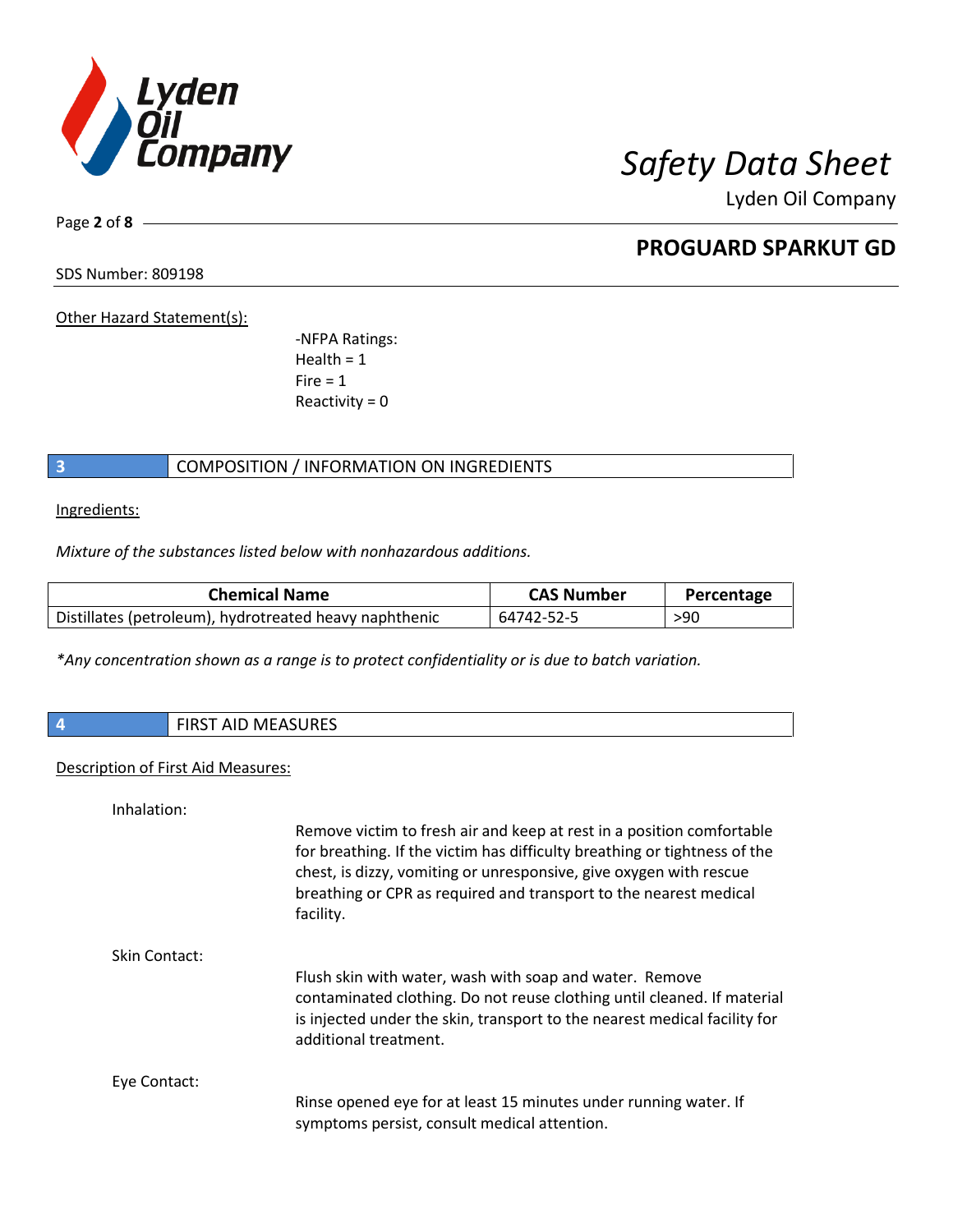

| Page 3 of 8 -                                 | <b>PROGUARD SPARKUT GD</b>                                                                                                                                                                        |
|-----------------------------------------------|---------------------------------------------------------------------------------------------------------------------------------------------------------------------------------------------------|
| <b>SDS Number: 809198</b>                     |                                                                                                                                                                                                   |
| Ingestion:<br>attention.                      | Rinse mouth with water. If symptoms develop, obtain medical                                                                                                                                       |
| Symptoms and Effects, both acute and delayed: | No further relevent data available.                                                                                                                                                               |
| <b>Recommended Actions:</b>                   | Treat symptomatically. Call a doctor or poison<br>control center for guidance.                                                                                                                    |
| 5<br>FIRE FIGHTING MEASURES                   |                                                                                                                                                                                                   |
| Recommended Fire-Extinguishing Equipment:     | Use dry powder, foam, or carbon dioxide fire<br>extinguishers. Water may be ineffective in fighting<br>an oil fire unless used by experienced fire fighters.                                      |
| Possible Hazards During a Fire:               | Hazardous combustion products may include: A<br>complex mixture of airborne solid and liquid<br>particulates and gases (smoke). Carbon monoxide.<br>Unidentified organic and inorganic compounds. |
| Recommendations to Firefighters:              | Proper protective equipment including breathing<br>apparatus.                                                                                                                                     |
| 6<br>ACCIDENTAL RELEASE MEASURES              |                                                                                                                                                                                                   |

Personal Precautions:

Avoid contact with skin, eyes, and clothing. Keep away from sources of ignition.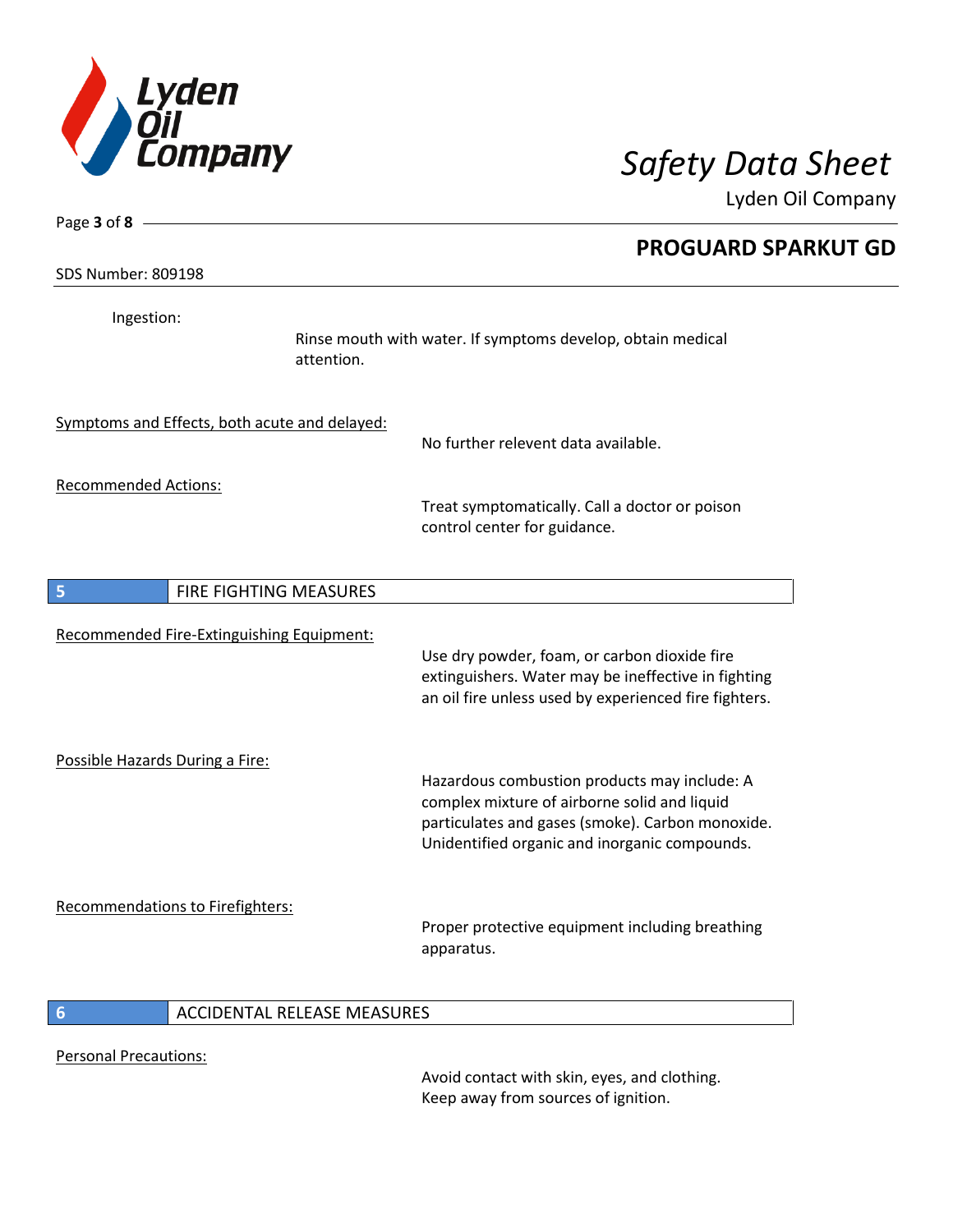

| Page 4 of 8 $-$                   |                                                                                  |
|-----------------------------------|----------------------------------------------------------------------------------|
|                                   | <b>PROGUARD SPARKUT GD</b>                                                       |
| <b>SDS Number: 809198</b>         |                                                                                  |
| <b>Emergency Procedures:</b>      |                                                                                  |
|                                   | Contain spilled material, collect in suitable and<br>properly labled containers. |
| <b>Environmental Precautions:</b> |                                                                                  |
|                                   | Do not allow to reach sewage system or any water<br>course.                      |
|                                   | Do not allow to enter ground waters.                                             |
| <b>Cleanup Procedures:</b>        |                                                                                  |
|                                   | Pick up excess with inert absorbant material. Treat                              |
|                                   | contaminated absorbent same as spilled product.                                  |
| <b>HANDLING AND STORAGE</b>       |                                                                                  |
|                                   |                                                                                  |
| <b>Handling Precautions:</b>      |                                                                                  |
|                                   | Handle with care and avoid spillage on the floor.                                |
|                                   | Do not cut, weld, drill, grind, braze, or solder<br>container.                   |
| <b>Storage Requirements:</b>      |                                                                                  |
|                                   | Keep container tightly sealed.                                                   |
|                                   | Keep away from sources of ignition.                                              |
| 8                                 | EXPOSURE CONTROLS / PERSONAL PROTECTION                                          |
|                                   |                                                                                  |
| <b>Exposure Limits:</b>           | -64742-52-5 Distillates (petroleum), hydrotreated heavy naphthenic (>90%):       |
|                                   |                                                                                  |

ACGIH TLV – Short-term value: 10mg/m<sup>3</sup> Long-term value: 5mg/m<sup>3</sup> OSHA PEL - Long-term value: 5mg/m<sup>3</sup>

### Engineering Controls:

All ventilation should be designed in accordance with OSHA standard (29 CFR 1910.94).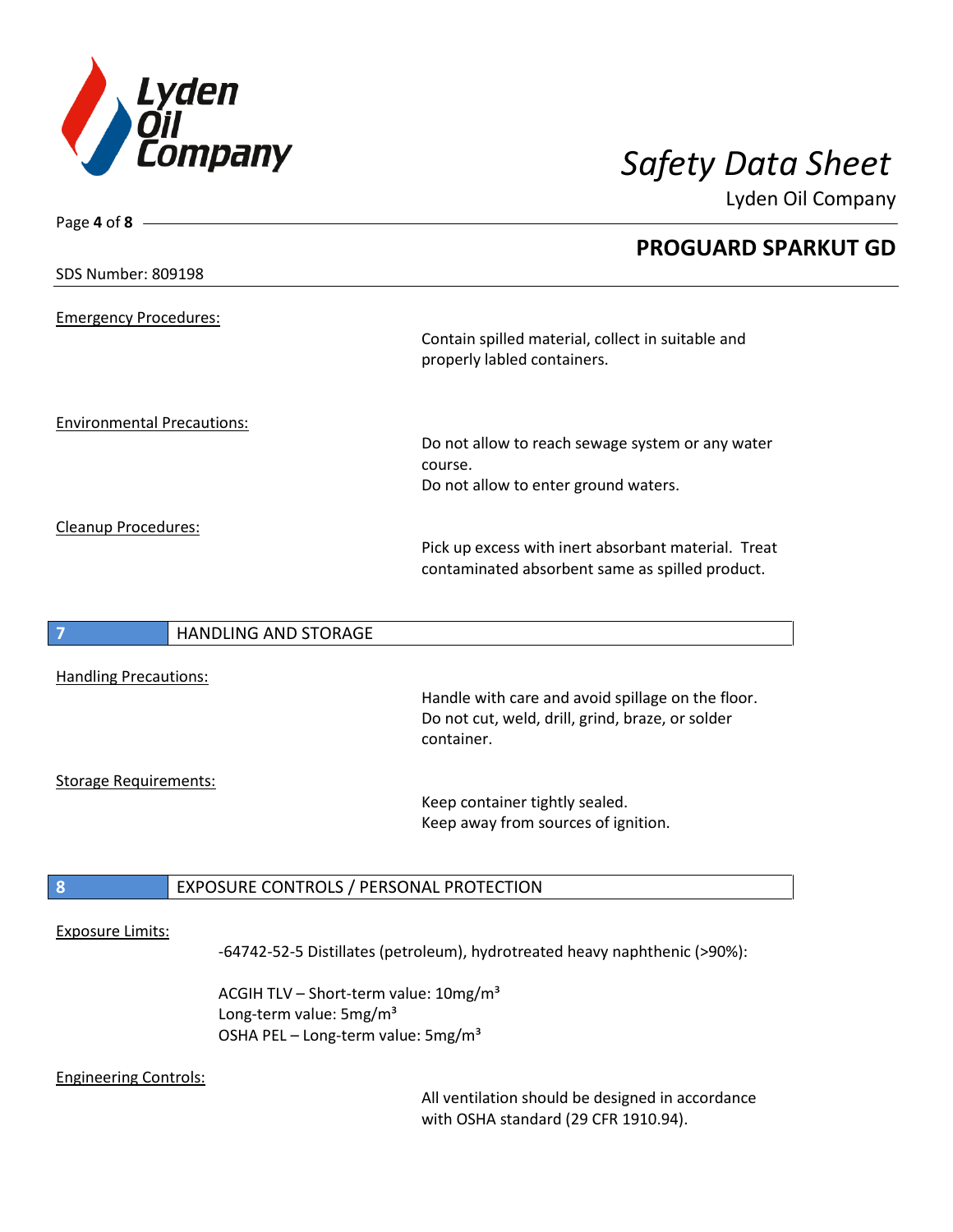

**PROGUARD SPARKUT GD**

Lyden Oil Company

SDS Number: 809198

Page **5** of **8**

Personal Protective Equipment:

Wash hands before breaks and at the end of work. Use safety glasses and gloves.

### **9 PHYSICAL AND CHEMICAL PROPERTIES**

| Color:                        | Amber                                       |
|-------------------------------|---------------------------------------------|
| <b>Physical State:</b>        | Liquid                                      |
| Odor:                         | Characteristic                              |
| Odor Threshold:               | Data not available                          |
| pH:                           | Data not available                          |
| <b>Melting Point:</b>         | Data not available                          |
| <b>Boiling Point:</b>         | $>500^\circ$ F                              |
| <b>Boiling Range:</b>         | Data not available                          |
| Flash Point:                  | $460^\circ$ F                               |
| <b>Evaporation Rate:</b>      | <1 (where Butyl Acetate - 1)                |
| Flammability:                 | Data not available                          |
| Flammability Limits:          | Data not available                          |
| Vapor Pressure:               | Data not available                          |
| Vapor Density:                | Data not available                          |
| <b>Relative Density:</b>      | 0.9574 (where water = $1$ )                 |
| Solubilities:                 | Insoluble in water                          |
| <b>Partition Coefficient:</b> | Data not available                          |
| Auto-Ignition Temperature:    | Data not available                          |
| Decomposition Temperature:    | Data not available                          |
| Viscosity:                    | 23 mm <sup>2</sup> /sec (kinematic at 40°C) |

| <b>10</b>                   | STABILITY AND REACTIVITY |                                                                  |
|-----------------------------|--------------------------|------------------------------------------------------------------|
| Stability:                  |                          | Stable under normal conditions.                                  |
| Reactivity:                 |                          | Not reactive under normal conditions.                            |
| <b>Conditions to Avoid:</b> |                          | Extreme temperature, sparks, open flame, and<br>direct sunlight. |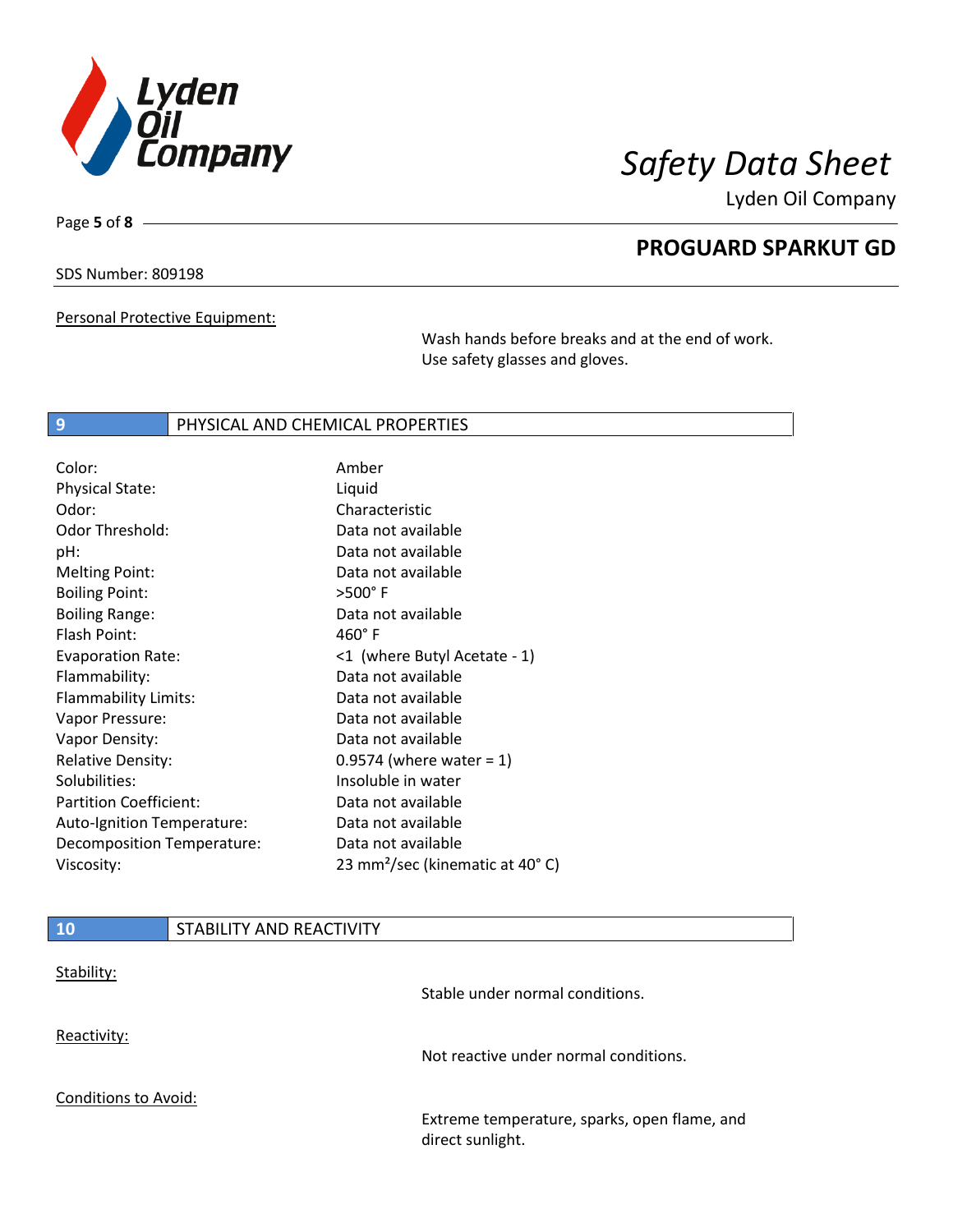

| Page 6 of 8 -                             |                                                                                                   |
|-------------------------------------------|---------------------------------------------------------------------------------------------------|
|                                           | <b>PROGUARD SPARKUT GD</b>                                                                        |
| <b>SDS Number: 809198</b>                 |                                                                                                   |
| <b>Hazardous Reactions:</b>               | No known hazardous reactions.                                                                     |
| Incompatible Materials:                   | Strong oxidizers and strong reducing agents.                                                      |
| <b>Decomposition Products:</b>            | Oxides of carbon, sulfur, hydrogen, and hydrogen<br>chloride.                                     |
| $\boxed{11}$<br>TOXICOLOGICAL INFORMATION |                                                                                                   |
| Routes of Exposure:                       | Skin and eye contact are the primary routes of                                                    |
|                                           | exposure although exposure may occur following<br>accidental ingestion.                           |
| <b>Exposure Effects:</b>                  |                                                                                                   |
|                                           | Repeated skin contact may cause dermatitis or an<br>oil acne. Exposure to eyes may cause redness. |
|                                           | Harmful if swallowed, may cause burns to mouth<br>and esophagus.                                  |
| <b>Measures of Toxicity:</b>              | No test data available.                                                                           |
|                                           |                                                                                                   |
| Carcinogenic/Mutagenic Precautions:       | Non-carcinogenic and not expected to be<br>mutagentic.                                            |
|                                           |                                                                                                   |

## **12** ECOLOGICAL INFORMATION

### Ecological Precautions:

Avoid exposing to the environment.

Ecological Effects:

No specific environmental or aquatic data available.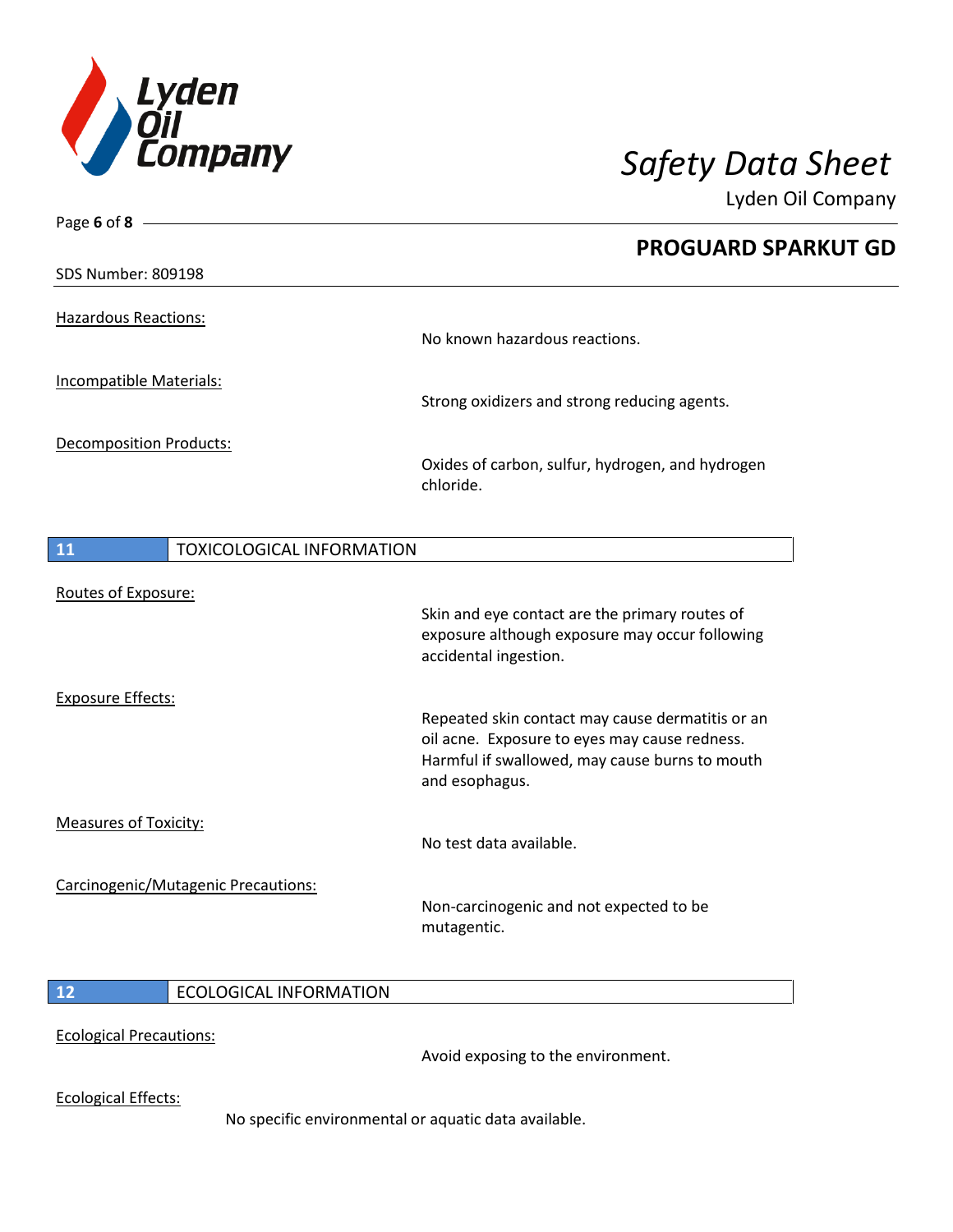

**PROGUARD SPARKUT GD**

Lyden Oil Company

SDS Number: 809198

Page **7** of **8**

| 13                              | <b>DISPOSAL CONSIDERATIONS</b> |                                                                                             |
|---------------------------------|--------------------------------|---------------------------------------------------------------------------------------------|
| Disposal Methods:               |                                |                                                                                             |
|                                 |                                | Dispose of waste material in accordance with all<br>local, state, and federal requirements. |
| Disposal Containers:            |                                | Use properly approved container for disposal.                                               |
| <b>Special Precautions:</b>     |                                | Do not flush to surface waters or drains.                                                   |
| 14                              | TRANSPORT INFORMATION          |                                                                                             |
| <b>UN Number:</b>               | Data not available             |                                                                                             |
| <b>UN Shipping Name:</b>        | Lubricating Oil, N.O.S.        |                                                                                             |
| <b>Transport Hazard Class:</b>  | Data not available             |                                                                                             |
| Packing Group:                  | Data not available             |                                                                                             |
| <b>Environmental Hazards:</b>   |                                |                                                                                             |
|                                 |                                | Data not available                                                                          |
| <b>Bulk Transport Guidance:</b> |                                |                                                                                             |
|                                 |                                | Data not available                                                                          |
| <b>Special Precautions:</b>     |                                |                                                                                             |
|                                 |                                | Not regulated by DOT.                                                                       |
|                                 |                                |                                                                                             |
| 15                              | <b>REGULATORY INFORMATION</b>  |                                                                                             |

This material and all of its components are listed on the Inventory of Existing Chemical Substances under the Toxic Substances Control Act.